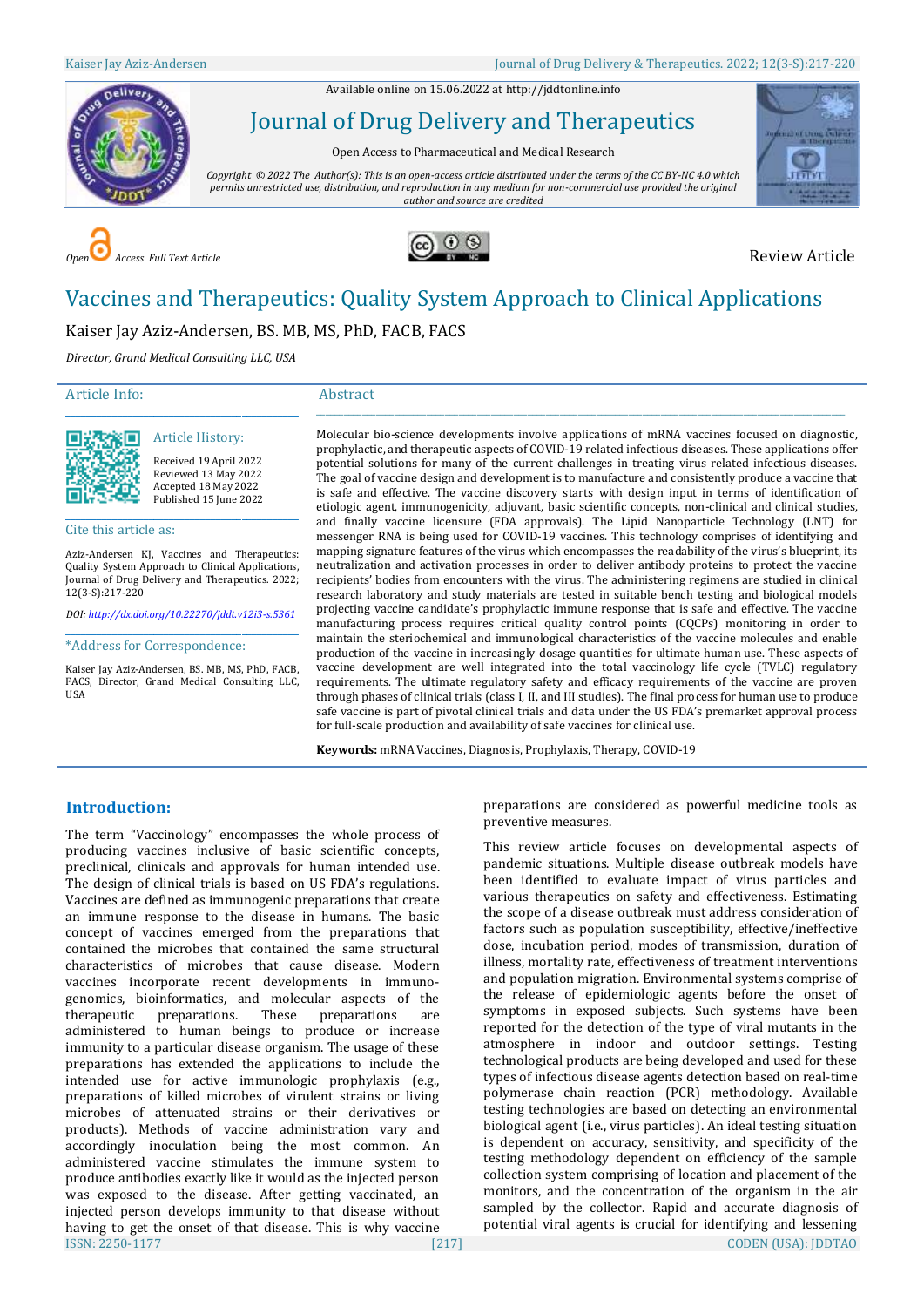the impact of infectious threats. A major effort is to enhance diagnostic capacity in the Laboratory Response Network (LRN), established by the Center for Disease Control (CDC).

This article focuses on new developments and issues related to the use of vaccines. Monitoring systems using PCR and antibody-conjugated-technology have greater sensitivity and specificity for biological agents' detection. This includes the latest information on vaccines, including updated recommendations for vaccination across the lifespan and innovative and practical strategies for ensuring timely and appropriate vaccination. From scientific discovery, development to safety monitoring, few preventive measures are considered. Current vaccines are designed as therapeutics as COVID-19 diseases are spread from person-to-person, and vaccines can induce not only protection for individuals but community as well (i.e., herd, or community immunity). This includes designing and testing those individuals that are part of clinical trials and meeting NIH, CDC, and FDA's approvals.1,2

# **Discussions:**

Stem Cell and Gene Therapies continue to be at the very center of healthcare innovations and are the fastest-growing fields of vaccine development and clinical applications. Continuous clinical trials are transforming how to treat COVID -19 Omicron subvariants (i.e., BA.1, BA212.1, BA.4, BA.5) and how certain variants are treated and potentially cured significantly changing healthcare outcomes in certain populations. The U.S. FDA has approved certain vaccines for emergency use (https://www.grandviewresearch .com/industryanalysis/cell-therapy-market). Literature for regulatory applications points to a rapid availability in cell and gene therapy developments. The vaccine developers are transitioning from early manufacturing to immediate availability of specific vaccines for Omicron subvariants as they are detected in certain patient populations1-6. This will create tremendous burden on healthcare economics in the near future in terms of manufacturing cost, challenges for pharma and biotech industries. These economic factors will be focused on several aspects, such as increasing demands on the availability of manufacturing of batch sizes, standardizing and streamlining global processes, and reducing the cost of vaccine materials used in manufacturing processes. This will be embedded in developing processes that provide high quality yields of consistent vaccine products. 1,2,4,6

The efficacy of a gene therapy is based on the delivery mode and its ability to deliver a gene into target cell populations. A variety of therapy products have been developed attempting to improve the effectiveness of the vaccines and pharmaceutics (Paxlovid). However, most clinical trials to date have employed viral vectors for the delivery of genetic materials as they are capable of efficiently transducing cells and are claimed to achieve reasonably long-term expression of the desired genes to deliver sustained therapeutic effects. There are projections to be made around the optimal vector effectiveness from holistic viewpoint of the therapies'capabilities, scalability and end-use.3,4,5,7 Most people have been exposed to adenovirus at some point in their lifetime (i.e., common cold), and the immune system recognizes it and puts up a defense before transfection can take place in most cases. It is pointed out that there has been research done using Adenoviruses as the viral vector platform for vaccines (i.e., J&J COVID vaccine).

# **Vaccine Design Controls:**

Adjuvants to a particular vaccine product formulation that affects the action of the active ingredients have been used to improve the immune responses to vaccines. In this process, the role of adjuvants plays a key role for the safety and

#### Kaiser Jay Aziz-Andersen Journal of Drug Delivery & Therapeutics. 2022; 12(3-S):217-220

effectiveness of the vaccine for human use. In order to be efficacious, a vaccine must stimulate the development of both inborn and acquired immunity. To stimulate inborn immunity for designing vaccines in a human cell is an important feature for the effective immune responses following vaccination. Most of today's vaccines contain adjuvant ingredients that enhance the effectiveness of treatments. Inborn immunity and acquired immunity are linked through antigen-sensitizing cells (ASCs), in particular macrophages and dendritic cells. In inborn immunity developments, these cells specialize in uptake of antigens and contain a variety of pattern recognition receptors, which facilitate the recognition of pathogenic molecular patterns (i.e., viral nucleic acids patterns). As macrophages and dendritic cells begin to mature in the draining lymph nodes they adhere to lymphocytes as part of the specific or acquired immune response. Thus antigen presentation is mediated by a sequence of signals emitted by antigen followed by other signals provided by co-stimulatory molecules and secreted cytokines, which contribute to the development of acquired immune response. Thus it is the nature of the antigen (i.e., virus particles) signals at the initial site of infection that generates the immune system with the necessary information regarding the viral antigen providing the type of immune response needed to control the infection. The activation and maturation of dendritic cells involve independent or synergistic actions to secrete cytokines as well as pattern recognition receptors response. Integration of the host response to pathogenic-associated molecular patterns provides a specialized tailored response; therefore, it is recommended to design vaccines to stimulate complementary signaling pathways to mimic the virus structure as it occurs in the natural environments. Vaccine components should align to dendritic cells response at the site of vaccination so that the type of immune response can be achieved to establish effective immunity and immunologic response to infection. The scope of modern vaccines has widened considerably based on genomic vaccine developments.

Synthetic Nucleic Acid Vaccine preparations contain not only the m-RNA segment of the vaccine but other components (vaccine excipients) are designed to maintain the vaccine potency. The stability of the vaccine over time and specified temperatures is an important consideration. The hard core of m-RNA vaccine structure must retain steriochemical capability of equivalency to retain human system related viability from the time it is prepared to the time it is administered to the individual person, and it must retain equivalent viability when stored and transported for the specified periods of time. For synthetic (non-living) vaccine preparations, immunogens must retain the original conformation that induces a protective immune response. The design of vaccine studies has moved from childhood infections to infectious adults and senior citizens. It is critical that new vaccines are developed to prevent infectious disease variants caused by infectious agents that antigenically change for newly emerging variants.3,4 <sup>6</sup>

Vaccines provide an effective means to prevent and control transmission of serious infections in the human population for the safety of public health. The vaccine development techniques in genetic engineering and m-RNA have made it possible to produce safer and more effective vaccines; however, mixing vaccines must be done with care so that the immunogenicity and safety of each component is not compromised. The process by which m-RNA vaccines are designed are based on vaccine epitopes via computational analysis of the genome sequence of the virus. The mechanism of the vaccine that is administered containing mRNA molecules that contain the gene encoding the antigen under the control of appropriate promoter and specific sequences allows the transcription and translation by the host cell needs to be part of design control studies protocols. The RNA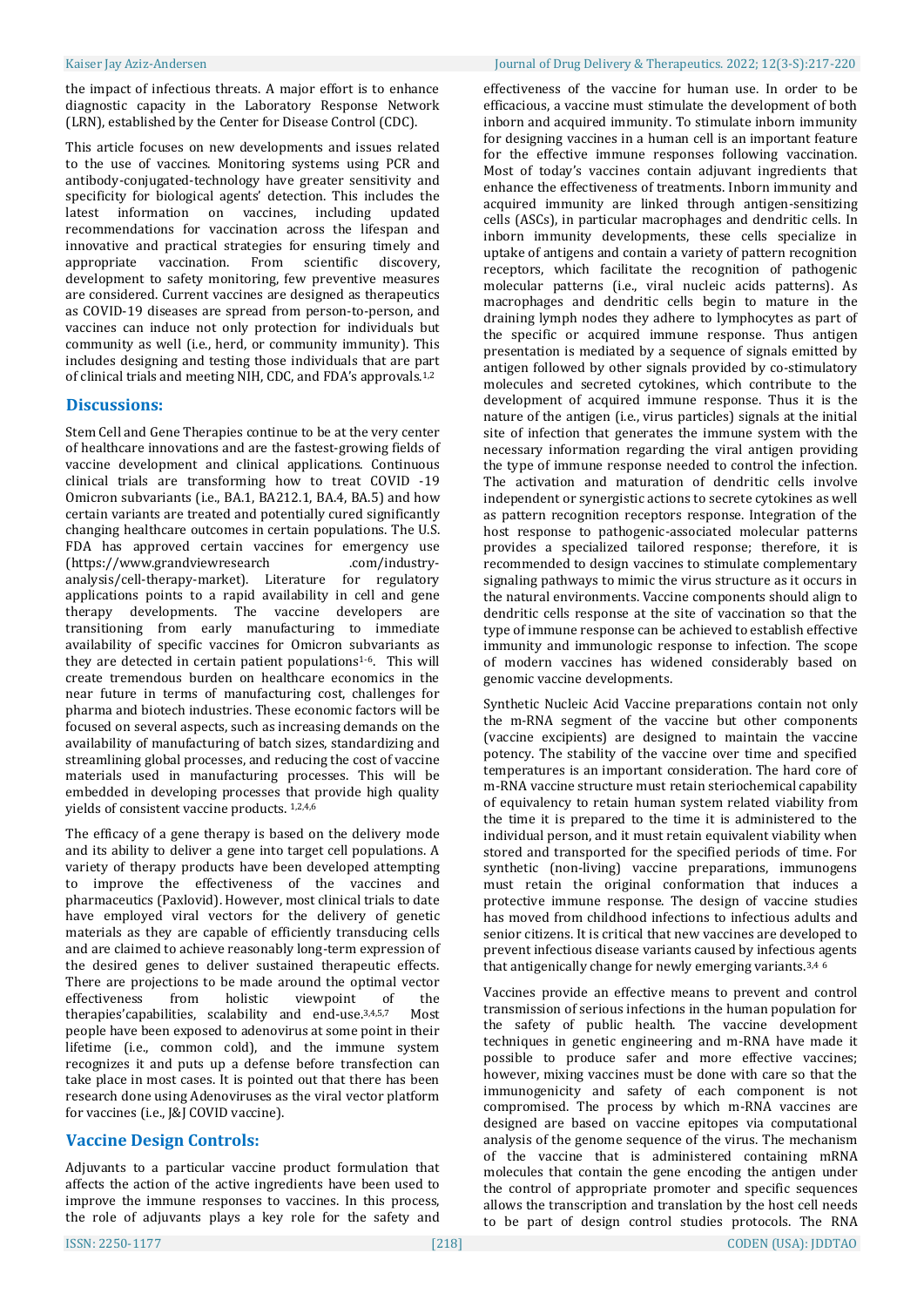molecule can be engineered to encode protein adjuvants such as cytokines in the clinical studies for human use. The relative balance of cell-mediated immunity versus humoral mechanisms, such as synthesis of antibodies, can be important for protection of vaccinees. The rate the infectious diseases are transmitted between individuals in the community is affected when a significant proportion of the population is vaccinated.3,4 <sup>6</sup>

Developments of vaccines provide an effective pathway to prevent and control transmission of COVID-19 related infections in humans. In addition to protection and immunization of the individual, the rate that COVID-variants are transmitted between individuals in the community is dependent on when significant proportion of the population is vaccinated. It is important that new vaccines are developed to control infections caused by new genetic variants that antigenically change (i.e., delta and omicron variants). It has been reported in the literature SARS (severe acute respiratory syndrome) and its intermittent viral pieces and units (i.e., virus reassortments) make jumps from adults to pediatric populations. The CRISPR/Cas9 gene editing technology offers challenging opportunities to design specific vaccines for omicron variants. This technology consists of CRISPR guide RNA bound by the Cas protein to the targeted sequence of omicron subset. <sup>5</sup>

# **Vaccine Regulatory Pathway:**

This section describes key components in the design and development of COVID-19 vaccines with regard to insights into strategies to create and produce vaccines addressing vaccine antigenic structures' immunogenicity in terms of sensitivity, specificity, safety and efficacy. The manufacturing process requires basic scientific antigenic design controls, purity of the materials, safety and efficacy information. Once the nonclinical structural studies are completed, an investigational new drug (IND) application containing laboratory study results of the vaccine candidate is compiled and submitted to the US FDA (Food and Drug Administration) to request permission to conduct clinical studies in humans.<sup>1-3</sup>

# **General Considerations and Strategies for Vaccine Development:**

ISSN: 2250-1177 [219] CODEN (USA): JDDTAO Vaccine development involves procedures and processes that include nonclinical and clinical studies, licensing, and approval.1,2 In these developmental processes, vaccine potency is established as the ability of the vaccine product to perform as claimed and to associate with the measurable output effect and/or correlate with qualitative/quantitative aspects of in-vitro testing. The concepts of vaccine preparation and purity is part of the regulatory design controls requirements free from such materials as pyrogens, adventitious agents, and chemical contaminants in the manufacturing process of the vaccine end product. Safety of the vaccine product is important to provide freedom from side effects that could be harmful to vaccinees in relation to the abnormal conditions of the recipient. Thus vaccine safety is relative in individual populations in a defined community. On the other hand vaccine efficacy is related to reduction in disease incidence closely related to a specific person / subpopulation. Development of new vaccines such as COVID-19 vaccines started with the concept that immunization can prevent or modify a clinical infectious disease of unknown epidemic origin. The challenges involved are complex and require specialized GMPs (Good Manufacturing Products) facilities approved by global regulatory agencies. This challenge becomes important for a vaccine such as COVID-19 vaccines with wide utility, with manufacturing of tens of millions of doses required. The goal is that each and every dose is equivalent, safe, and effective. The regulatory burden is

#### Kaiser Jay Aziz-Andersen Journal of Drug Delivery & Therapeutics. 2022; 12(3-S):217-220

the level of proof and documentation essential to provide guaranteed overall effectiveness achievable for every vaccine's lot and effective doses The Investigational New Drug (IND) application allows a pharmaceutical manufacturer to conduct clinical studies. The IND application allows the vaccine manufacturer to initiate and conduct the safety of the clinical trial subject as a primary concern of the CDC and FDA regardless of the phase of clinical study. These agencies evaluate the protocols in order to ensure overall safety and effectiveness of the vaccine's clinical utility.1,2

The design controls require understanding of the concept of COVID-19 viral antigenic structure of the infectious agent and epitopes on structural proteins. This step is required prior to vaccine's overall clinical investigation plan (this involves identification of vaccine antigens, overall clinical investigation plan through vaccine manufacturing process controls). How the vaccine is produced requires essential genetic engineering process and combination of methods. During and after the manufacturing process, testing must be done to document that a vaccine lot is pure, potent, stable, safe and efficacious. The central point related to genetic engineering is the evolution of a procedure used to make RNA based vaccine from the laboratory into a process that can be scaled up to operate in a manufacturing control to make tens of millions of doses of the vaccine. However, this part of making vaccine is the beginning of the FDA's new drug application (The NDA is a regulatory requirement designed to provide the FDA with adequate information to consider pre-evaluation of the data for the NDA document). Genetically unstable viral particles have highly mutable and unstable immunological epitopes that interact immunological reactions to viral particles and determine halflife viral protective immune response by RNA derived vaccines. During the vaccine development, the initial clinical studies (phase 1) focuses on safety aspects of vaccine dose required to stimulate immune response and phase II focusing on immunization schedule. Phase III studies are pivotal for safety and efficacy dose schedule for immunization in a defined population in order to document that the vaccination data shows to prevent the disease.

Manufacturers of biologics must hold a license for products, which are reviewed by the FDA's Center for Biologics-CBER (Biologics License Application –BLA). A BLA protocol is used through the official BLA form designated as 365h and has similarity to the NDA form. Data on products characterized as biologics are reviewed by the FDA's CBER staff; however, the FDA's Center for Drug Evaluation (CDER) has a role to play for certain therapeutic biologic products that were transferred from the CBER. The CBER has large regulatory responsibilities in vaccine developments in addition to tissue safety, and blood products. Vaccines are considered by the US FDA in the category of biologics and are regulated under the following regulatory statement:

# Federal Regulations 21 CFR 600.3

Biological product means any virus, therapeutic serum, toxin, antitoxin, vaccine, blood, blood component or derivative, applicable to the prevention, treatment, or cure of disease of conditions of human beings.

As discussed in this article, the critical responsibilities of regulatory pathways of an IND and BLA approvals are important and critical steps in development and evaluation of vaccine products for diagnosis, prevention, or treatment of COVID-19 infections. The responsibilities and processes of regulatory approval are designated at the hierarchy of FDA's management in a manner based on understanding and compliance expertise in vaccinology. A clinical protocol content and format is described in 21 CFR Section 312.23. It describes how a particular clinical trial is to be conducted. It